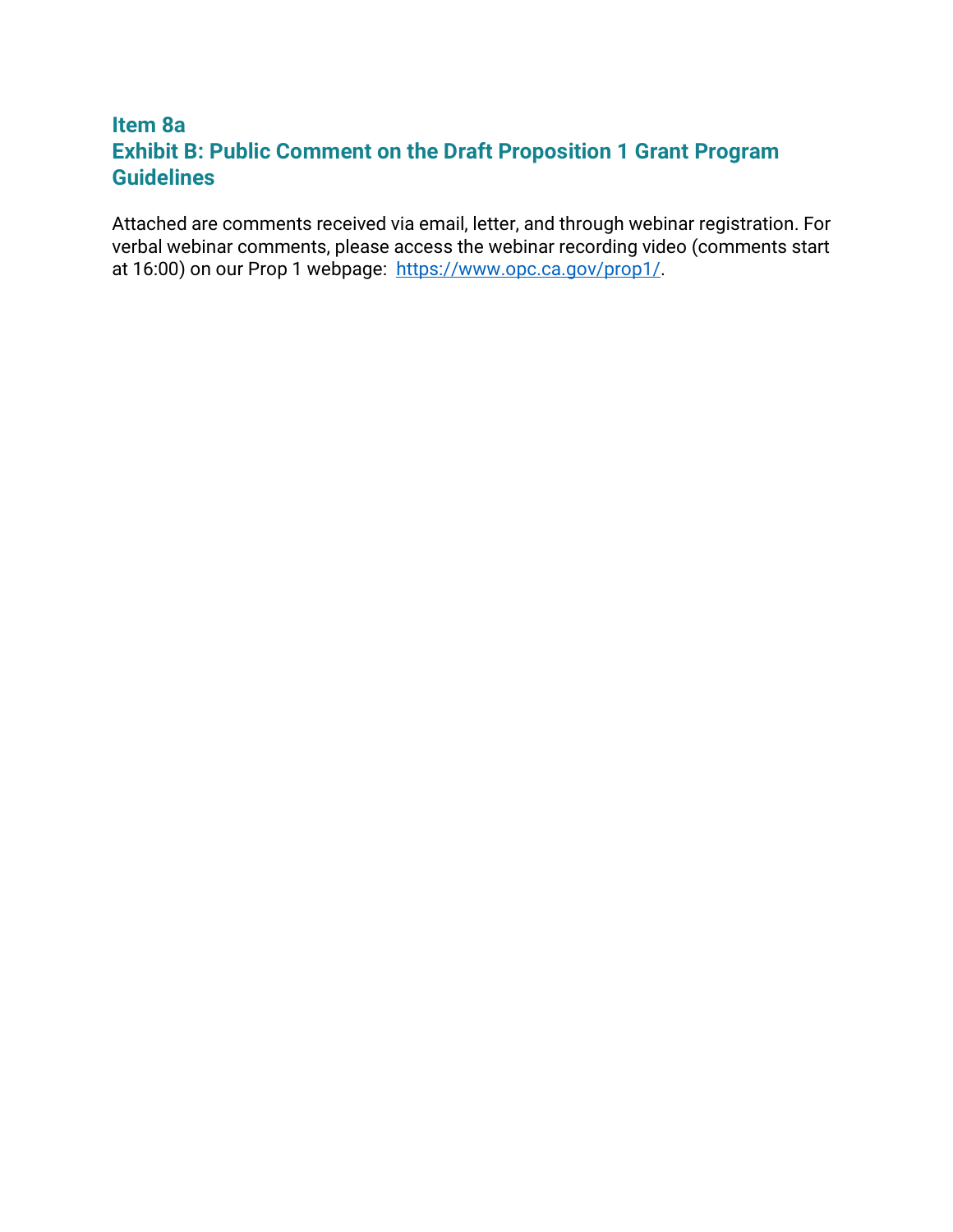| From:        | Jaymee Go                                                 |
|--------------|-----------------------------------------------------------|
| To:          | <b>OPC Prop 1 Grant Program</b>                           |
| Subject:     | Parks Now Comments on Prop 1 Revised Guidelines           |
| Date:        | Tuesday, January 26, 2021 5:20:18 PM                      |
| Attachments: | Parks Now-Comments on OPC Prop 1 Guidelines (1-26-21).pdf |

Hello,

Thank you for the invitation to submit comments on OPC's Revised Prop 1 Grant Guidelines. Below, please find a group comment letter from the Parks Now Coalition. Feel free to reach out if you have any questions.

Thank you, Jaymee Go **VP of Legislative Affairs PRIORITY STRATEGIES** 

1225 8th St., Suite 425 Sacramento, CA 95814 o: 916-538-2452 c: 510-862-8536 e: [j](mailto:alfredo@priorityca.com)[aymee@priorityca.com](mailto:aymee@priorityca.com) [www.priorityca.com](http://www.priorityca.com/)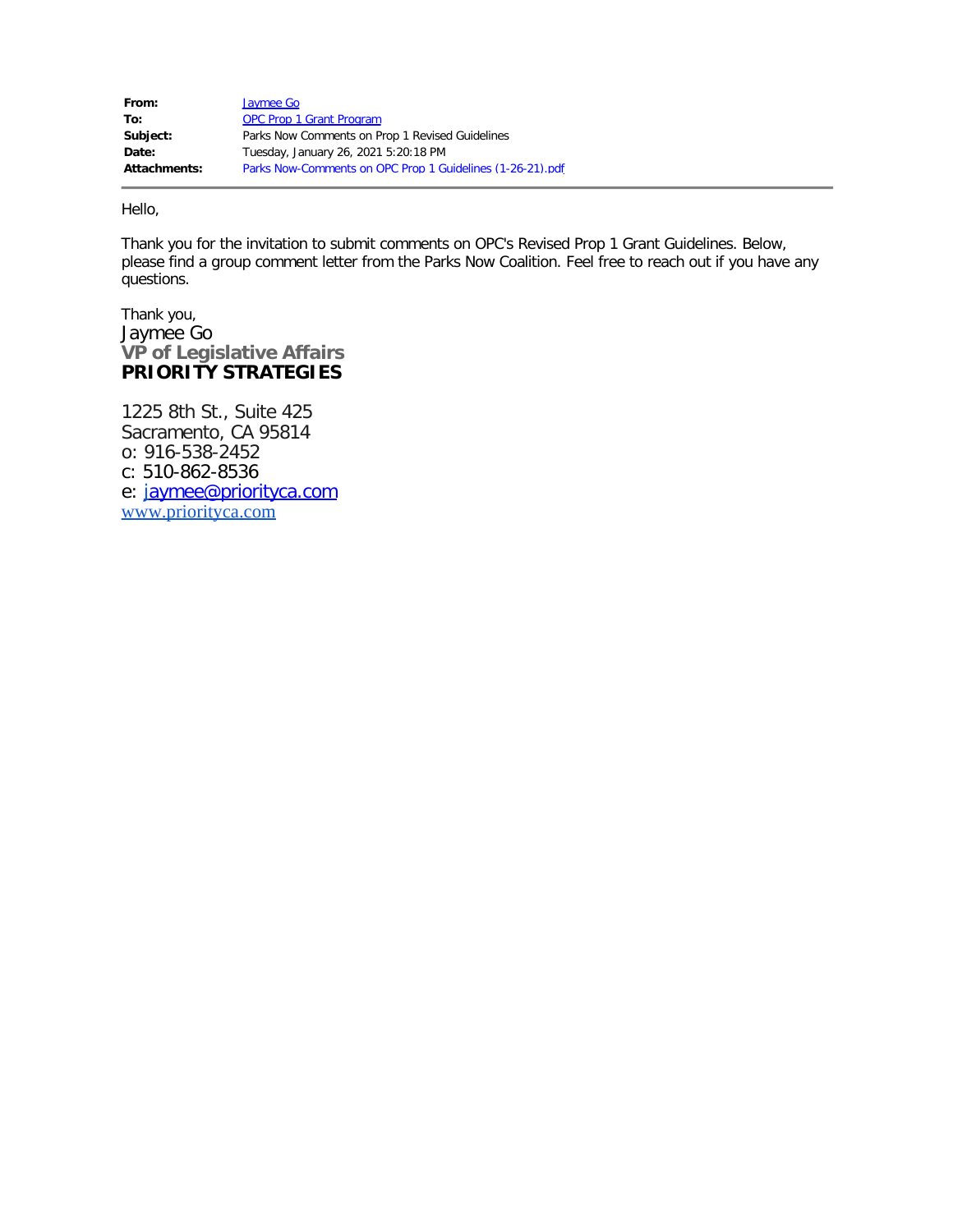January 26, 2021

 Executive Director, Mark Gold California Ocean Protection Council 1416 Ninth Street, Suite 1311 Sacramento, CA 95814



## **RE: Parks Now Comments on OPC Proposition 1 Grant Program Guidelines**

Dear Mr. Gold:

 As members of the Parks Now Coalition, we thank you for the opportunity to submit comments and recommendations to the Ocean Protection Council (OPC) regarding the Proposition 1 Grant Program Draft Revised Guidelines released on December 23, 2020.

 The Parks Now Coalition includes California-based individuals and organizations committed to public health and social and environmental justice. We believe access to parks, the coast, and the state's public lands is fundamental to healthy, vibrant communities. We also acknowledge that underserved communities lack access to the coast and must be supported to attain it.

 While the Proposition 1 Grant Program at OPC only relates indirectly the topics we typically prioritize, we nonetheless would like to express our appreciation for the call-out to access in the revised guidelines. We believe that promoting access as an eligible component of a broader project is a strategic approach that will help bridge the gap between public access and responding to other environmental priorities. We applaud OPC's creativity in stretching the Proposition 1 resources to fund these kinds of activities.

 To further maximize the accessibility of this program and the benefits it can provide to disadvantaged communities, we would like to offer the following recommendations:

- 1) Provide technical assistance during implementation (or clarify that it is available).
- 2) Allow for planning grants.
- 3) Promote community-based planning and engagement.

## **Technical Assistance**

 As many communities have not experienced the benefits of statewide or local grant funding programs for natural resources, the learning curve for nonprofits and local agencies serving as primary grant applicants can be daunting. Therefore, to truly benefit communities entitled to environmental justice, it is important for OPC to support capacity building among grant applicants in those communities through targeted technical assistance.

 To do this, we recommend providing comprehensive technical assistance during the grant application process to ensure compliance with all requirements. The draft guidelines should provide additional technical assistance information for the application process.

 Additionally, we suggest including a "Guide to Applicant Best Practices," and/or FAQs to help organizations working in underserved communities understand how and when to identify project partners, such as municipalities, that may not otherwise be engaged in the application process.

## **Planning Grants**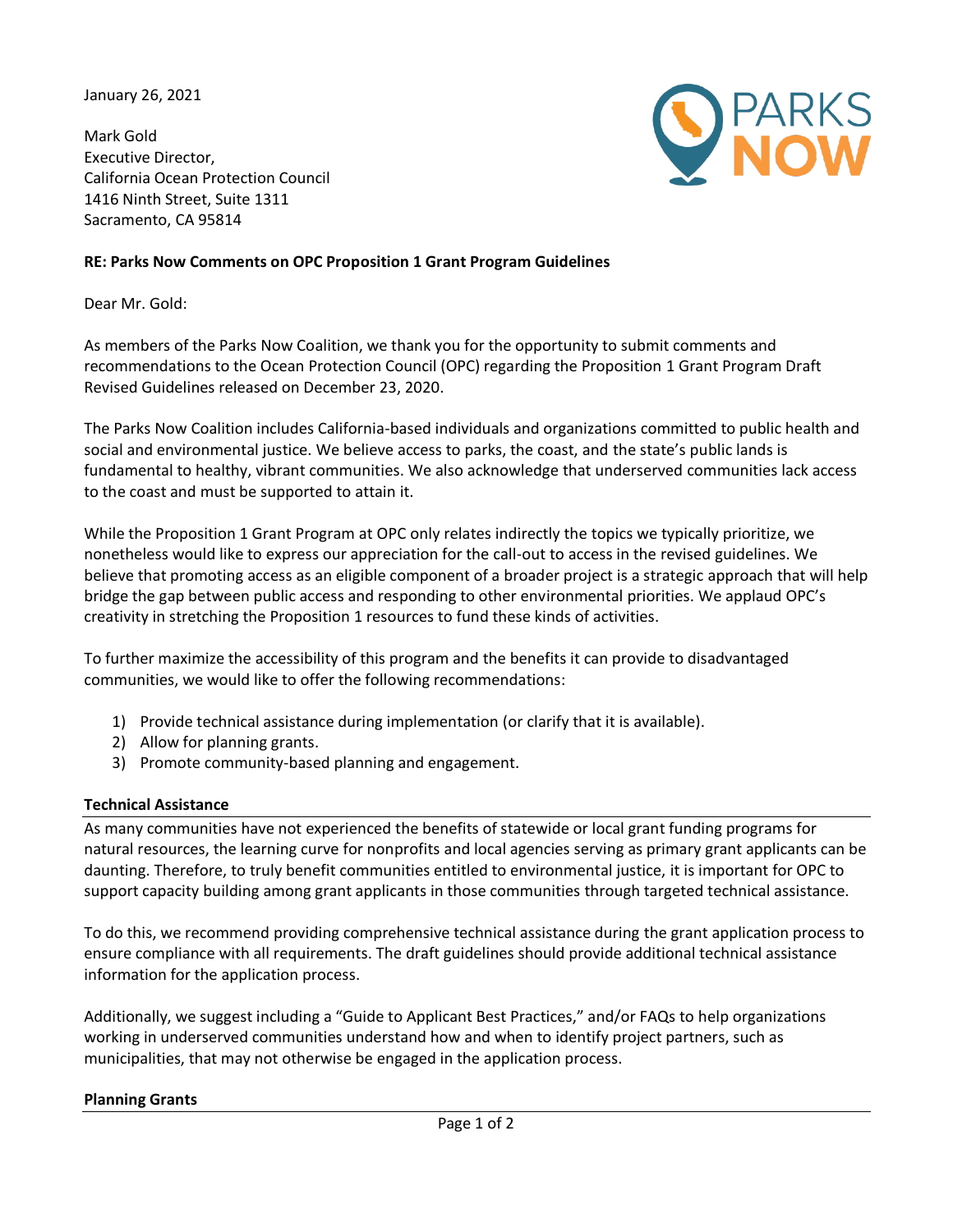Most nonprofits do not operate with large cash reserves or have easy access to financing mechanisms required to defray planning and other predevelopment costs associated grant proposals. In addition, it may prove difficult to find an appropriate partner with significant resources on-hand, like a municipality or public agency, to take the primary applicant role in a proposed project. We fear that these realities may ultimately exclude many ideas for worthwhile projects that would benefit disadvantaged communities. We recommend supporting planning grants, particularly for disadvantaged or severely disadvantaged communities where the inability of local nonprofit organizations or local governments to absorb costs associated with proposal development (for a grant that might not be approved) might lead them to forego proposing altogether.

# **Community-Based Planning and Engagement**

 Meaningful engagement that involves community members in all aspects of the project design process is crucial in serving community needs effectively. We appreciate that the revised guidelines already speak to this kind community-based planning and engagement and recommend strengthening the emphasis on that engagement by explicitly including a component focused on community engagement in the scoring criteria for proposals, so it is clear what the weight of that engagement will be in proposal evaluation.

## **Conclusion**

Sincerely,

 We thank you again for the opportunity to submit these comments and recommendations. We welcome discussion of any of these points. For further communication regarding this letter, please contact Jaymee Go (jaymee@priorityca.com).

 Once again, we appreciate all your effort in developing the Revised Guidelines, and we look forward to the success of the program.

| ,,,,,,,,,,                                                                                                                                         |                                                                                                                                                 |                                                                                                                                                    |
|----------------------------------------------------------------------------------------------------------------------------------------------------|-------------------------------------------------------------------------------------------------------------------------------------------------|----------------------------------------------------------------------------------------------------------------------------------------------------|
| <b>CENTER AT DEBS PARK</b><br><b>Marcos Trinidad</b><br>Director<br><b>Audubon Center at Debs Park</b>                                             | <b>OUTDOOR</b><br><b>OUTREACH</b><br><b>Ben McCue</b><br><b>Executive Director</b><br><b>Outdoor Outreach</b>                                   | brown girl surt.<br>Mira Manickam-Shirley<br><b>Executive Director</b><br><b>Brown Girl Surf</b>                                                   |
| <b>FAMILIES</b><br><b>FATHERS</b><br>OF SAN JOAQUIN<br>Sammy Nunez<br><b>Executive Director</b><br><b>Fathers &amp; Families of San</b><br>Joaquin | David Diaz<br><b>Executive Director</b><br><b>Active San Gabriel Valley</b>                                                                     | LOS ANGELES<br><b>NEIGHBORHOOD</b><br><b>LAND TRUST</b><br>Tori Kjer<br><b>Executive Director</b><br>Los Angeles Neighborhood Land<br><b>Trust</b> |
| THE<br>frust<br><b>PUBLIC</b><br>LAND<br>Rico Mastrodonato<br><b>Government Affairs Director</b><br><b>Trust for Public Land</b>                   | <b>NATURE</b><br>FOR ALL<br><b>PROTECT • CREATE • CONNECT</b><br><b>Belinda Faustinos</b><br><b>Executive Director</b><br><b>Nature for All</b> |                                                                                                                                                    |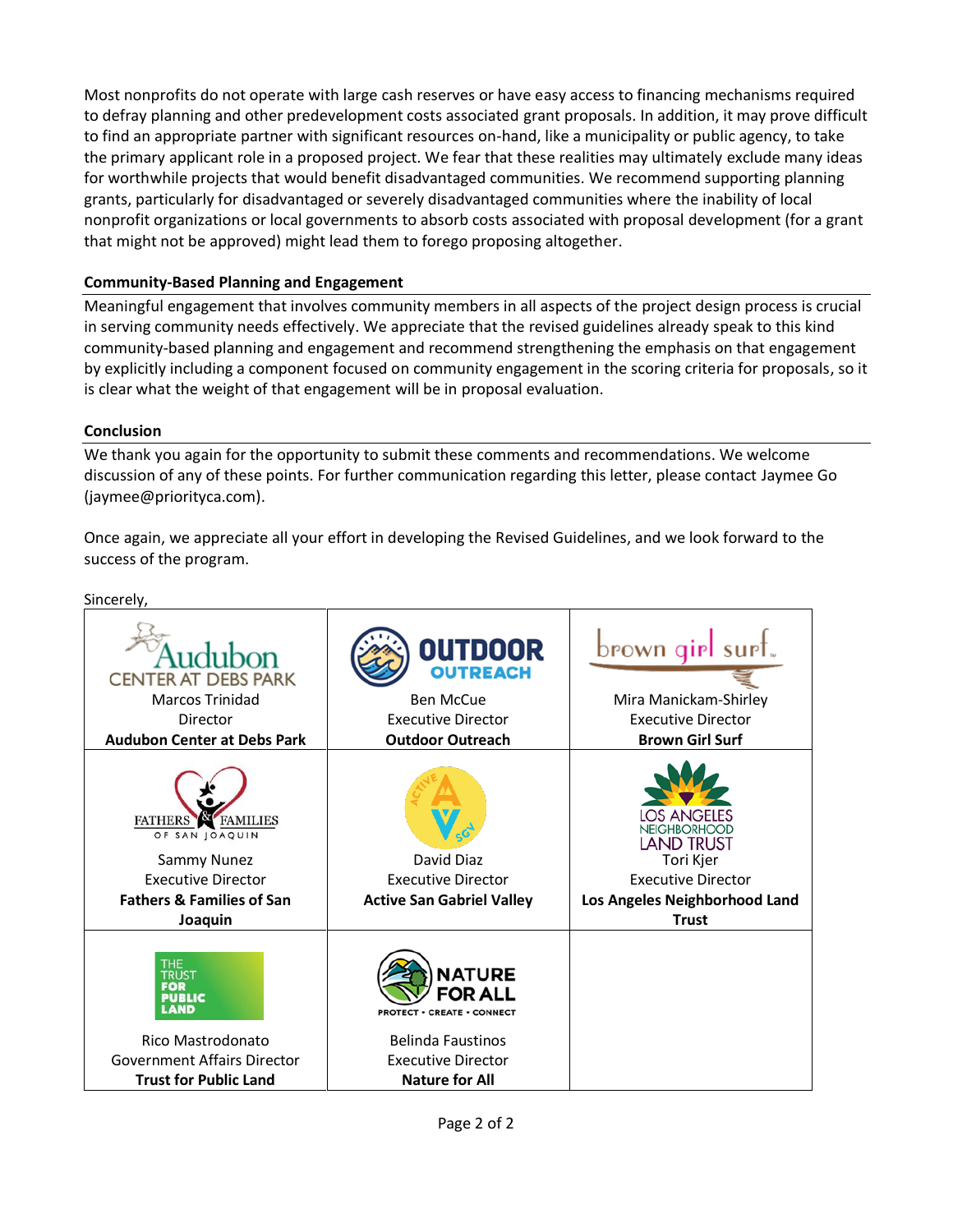| From:               | <b>Kendall Webster</b>                                                   |
|---------------------|--------------------------------------------------------------------------|
| To:                 | <b>OPC Prop 1 Grant Program</b>                                          |
| Subject:            | Revised Ocean Protection Council (OPC) Grant Guidelines - comment letter |
| Date:               | Thursday, January 21, 2021 5:47:32 PM                                    |
| <b>Attachments:</b> | SLT comment letter OPC Prop 1 quidelines.docx                            |

Hello OPC –

Please find my comments attached. Thank you for your consideration.

Kendall

 *Sonoma Land Trust staff are working remotely. You are welcome to contact me on my cell (707) 595-7887.* 



**Kendall Webster I** Land Acquisition Program Manager (Sonoma Baylands)  **Sonoma Land Trust**  822 Fifth Street, Santa Rosa, CA 95404 O: (707) 526-6930 ext. 106 I C: (707) 595-7887 [www.sonomalandtrust.org](http://www.sonomalandtrust.org/)  Preferred Pronouns | She/Her/Hers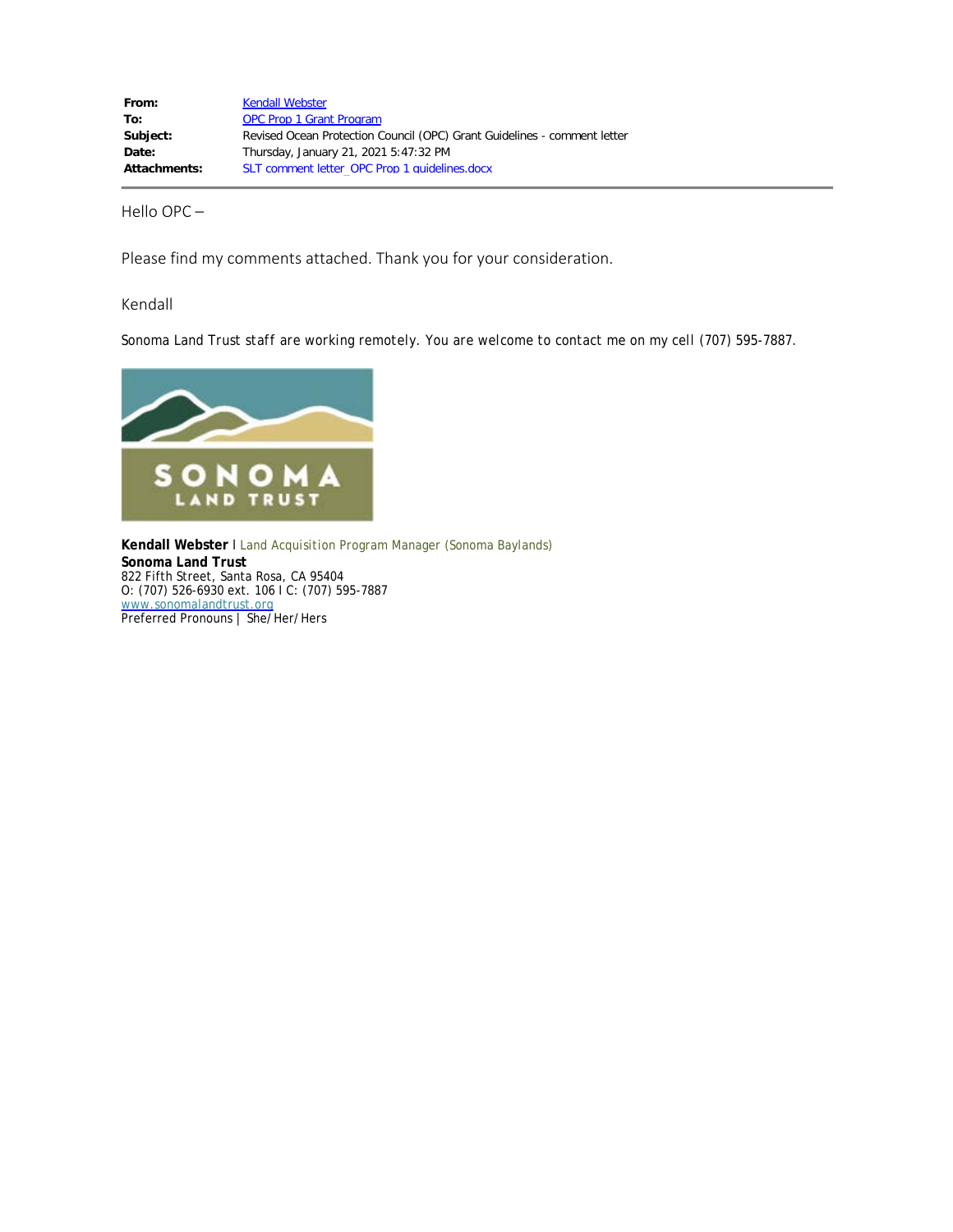

January 21, 2021

California Ocean Protection Council California Natural Resources Agency 1416 Ninth street, suite 1311 Sacramento, CA 95814 OPC\_Prop1grants@resources.ca.gov

Dear OPC staff,

 Sonoma Land Trust (SLT) has a few comments and suggestions: Thank you for the opportunity to comment on the draft **Revised Ocean Protection Council (OPC) Grant Guidelines**.

 Acquisition projects are not explicitly included in the definition of eligible projects. **SLT recommends that the OPC guidelines be modified to explicitly include acquisition projects in the definition of eligible projects.** Acquisition is often a crucial first step in the process of protecting an area for restoration and enhancement that will remedy habitat loss and environmental degradation and/or strengthen adaptation to sea level rise.

 We understand that OPC's Prop. 1 priority is to fund projects that will benefit communities entitled to environmental justice remedies and/or improve water quality. The draft guidelines require projects to be located within or adjacent to the disadvantaged community (within a  $1/2$  mile of the community's border) and be within three miles of the coast. SLT believes that this definition is unnecessarily tight and will exclude valuable projects  **communities" be expanded to include projects greater than a half mile from the community's border that demonstrate service to disadvantage communities.** For example, SLT has a Sonoma Baylands project that will that benefit disadvantaged communities. **SLT recommends that the definition of "serving disadvantaged**  acquire and restore historic wetlands and allow SLT to expand its Bay Camp program, which serves low-income children from Vallejo and the Boyes Hot Springs area and provides the opportunity to experience shoreline recreation and bilingual environmental education. While the project would serve nearby disadvantaged communities, they are more than a half mile away.

 Francisco Bay shoreline projects will be eligible. **We recommend including the San Francisco Baylands in the definition of "the coast".** We are hoping that San

Thank you for taking these comments into account.

Sincerely,

Kendall Webster Land Acquisition Program Manager (Sonoma Baylands)

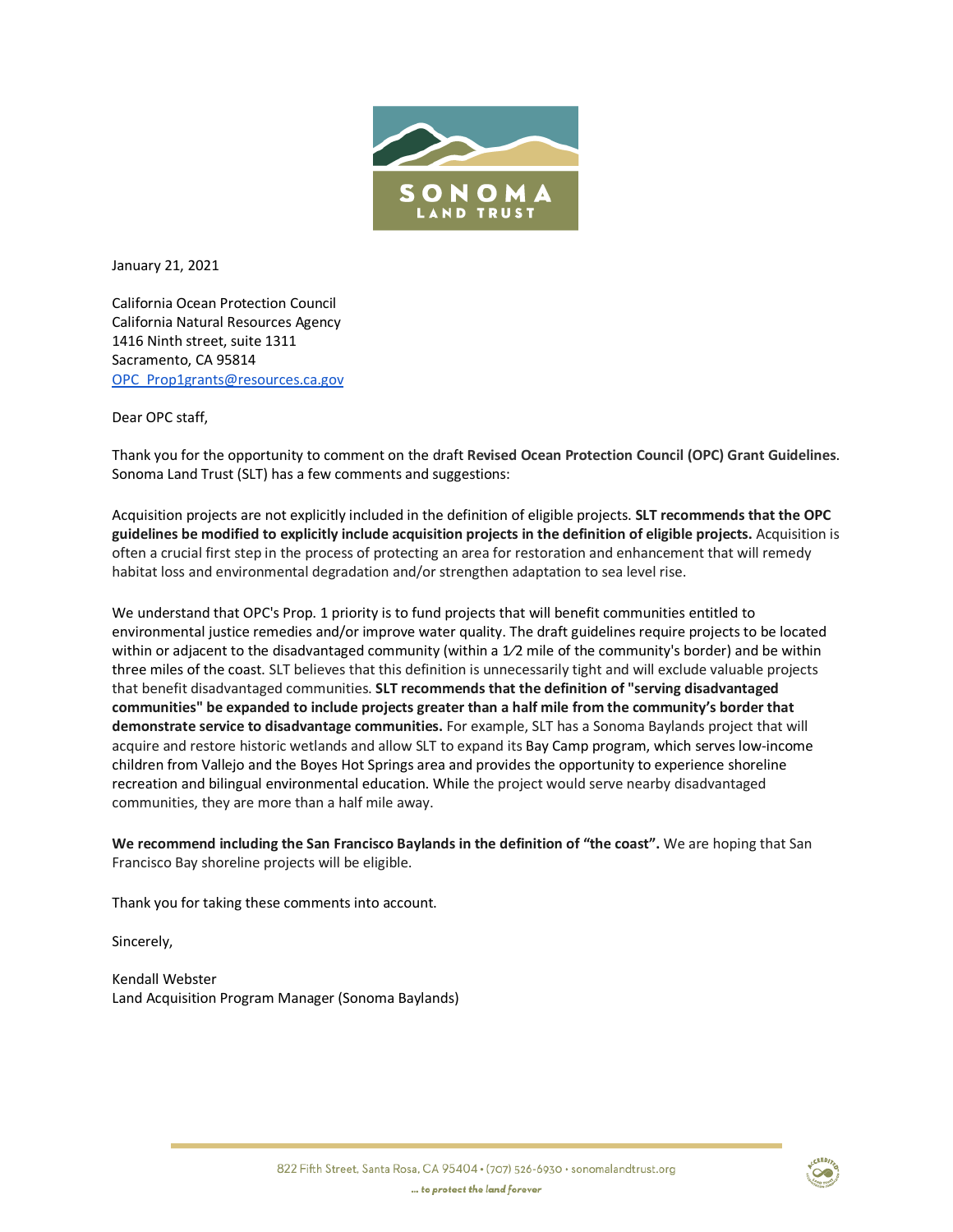| Wyer, Holly@CNRA                    |
|-------------------------------------|
| Sloane, Evyan@SCC                   |
| Rodriguez, Maria@CNRA               |
| RE: project eligibility for Prop 1  |
| Friday, January 22, 2021 2:10:24 PM |
|                                     |

#### Hi Evyan,

Thank you for reaching out to us. Planning projects are eligible for Prop 1 funding, but historically implementation projects have competed better in the competitive process. The major change to OPC's priorities for the upcoming round of Prop 1 funding is a focus exclusively on projects benefiting communities entitled to environmental justice. If you're available and interested, we are holding a webinar on Monday to discuss the guideline revisions; to register for the webinar and receive the webinar link, please fill out the registration form [here](https://forms.gle/zzfE4M8BiRcwVRDy6). I hope this is helpful and feel free to reach out with further questions.

Sincerely,

Holly Wyer



**Holly Wyer • Marine Pollution Program Manager** 1416 9th St. Suite 1311, Sacramento, CA 95814 **916.653.05'38** I ope.ca.gov I @QPC\_Califomla

**From:** Sloane, Evyan@SCC <Evyan.Sloane@scc.ca.gov> **Sent:** Thursday, January 21, 2021 2:47 PM **To:** OPC Prop 1 Grant Program <OPC Prop1grants@resources.ca.gov> **Subject:** project eligibility for Prop 1

Hello,

I'm working on a managed retreat and habitat restoration project in Carlsbad, California called the South Carlsbad Blvd Climate Adaptation Project. I'm curious if the new round of OPC Prop 1 funds could go towards a planning project? We would be applying for the final design and permitting phase. The Coastal Conservancy is currently funding the preliminary restoration design and stakeholder engagement phase of the project.

Thank you!

# **Evyan Borgnis Sloane**

Project Manager, South Coast California State Coastal Conservancy Manager, Southern California Wetland Recovery Project 510-286-4162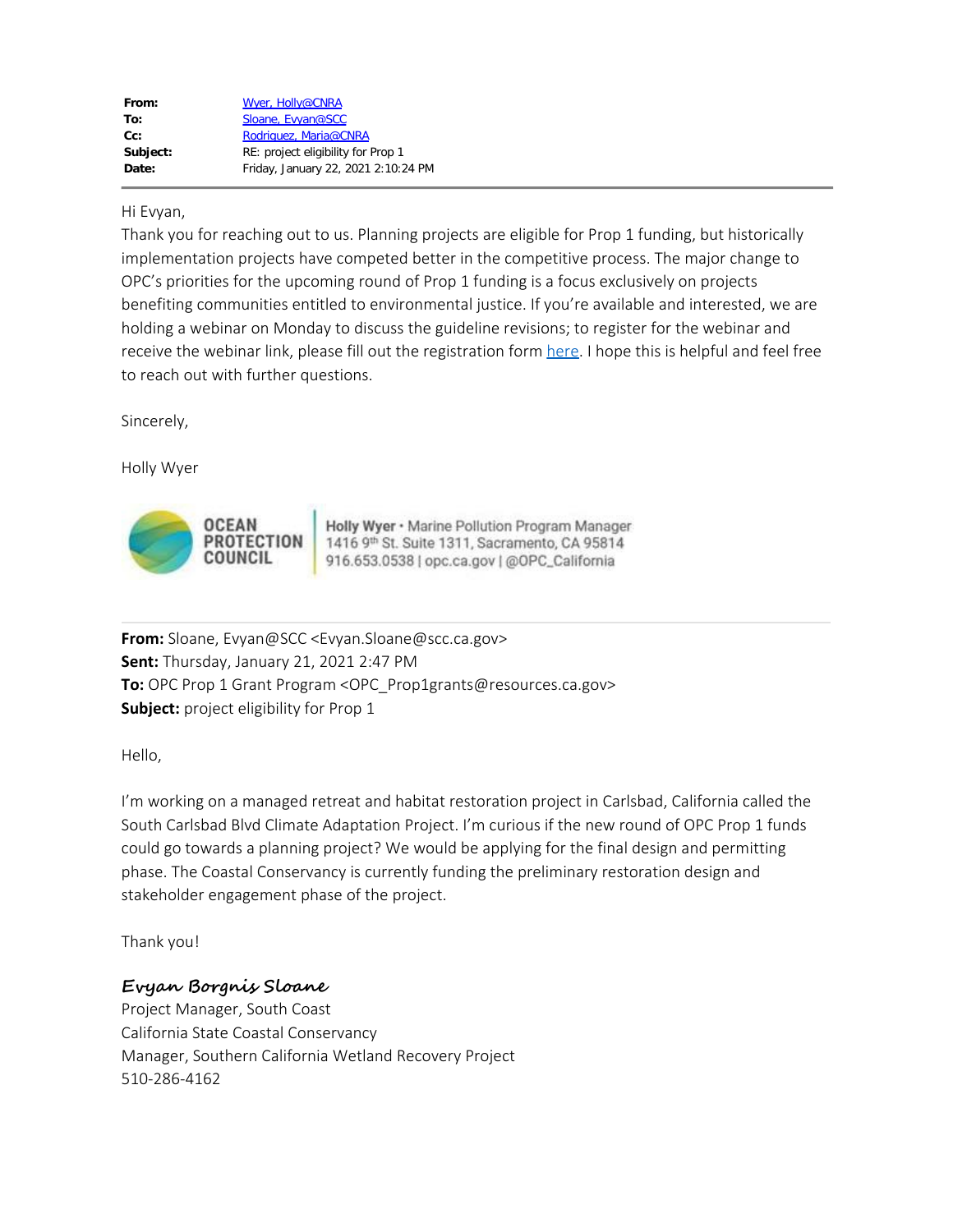| From:    | <b>OPC Prop 1 Grant Program</b>       |
|----------|---------------------------------------|
| To:      | Cuomo, Juliana                        |
| $Cc$ :   | Rodriguez, Maria@CNRA                 |
| Subject: | RE: Prop 1 Round 4 Question           |
| Date:    | Tuesday, January 26, 2021 12:10:48 PM |

#### Hi Juliana,

Thank you for reaching out to us. For projects that include both a planning and construction component, the work program for the grant would include the permits for construction as part of the deliverables before construction or on-the-ground work could begin. Essentially, you won't need to have all permits complete before the funds are approved if planning is included in the grant. We have funded projects that include both planning and implementation with Prop 1 in the past. The (tentative) deadline for project completion for round 4 will be December 31, 2024. This is based on our fund reversion date for Prop 1, and may be subject to change. We will provide the maximum project length as part of the Letter of Intent Solicitation. I hope this is helpful. Thank you for your interest in our Prop 1 program.

Sincerely,

Holly Wyer



Holly Wyer · Marine Pollution Program Manager 1416 9th St. Suite 1311, Sacramento, CA 95814 916.653.0538 | opc.ca.gov | @OPC\_California

**From:** Cuomo, Juliana <Juliana.Cuomo@kimley-horn.com> **Sent:** Tuesday, January 26, 2021 7:04 AM **To:** OPC Prop 1 Grant Program <OPC\_Prop1grants@resources.ca.gov> **Subject:** Prop 1 Round 4 Question

Good Morning,

I just wanted to follow-up on a question that was asked during the workshop yesterday in regards to the funding for development and construction projects. So if the grantee came up with a concept and is requesting funds to bring the project through 100 percent design plans AND is requesting funds for construction (ie actual material costs and paying a contractor) all permits need to be in place before those funds are issued? How can all permits be established before issuing final design plans? I understand CEQA can be completed, but more concerned with things regarding the construction general permit. Can proof that the grantee is in progress towards the permit issuance be enough?

Also when is the deadline for project completion after the funds are issued?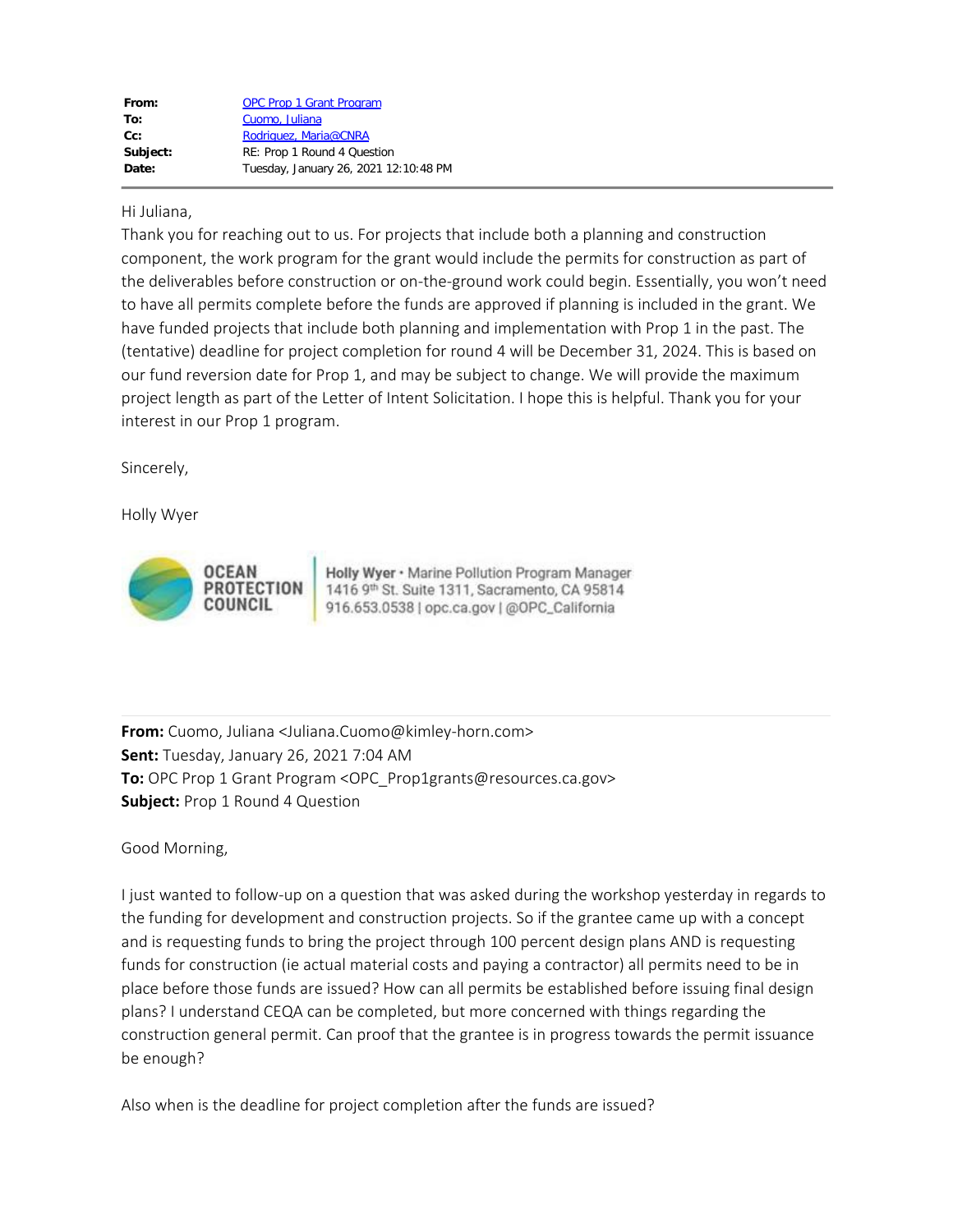Thanks,

 **Kimley-Horn |** 401 B Street Suite 600 San Diego, Ca Direct: 619-798-9634 **|** Main: 619-234-9411 **Juliana Cuomo, PE (VA)** 

[Celebrating 12 years as one of FORTUNE's 100 Best Companies to Work For](http://beta.fortune.com/best-companies/kimley-horn-11)